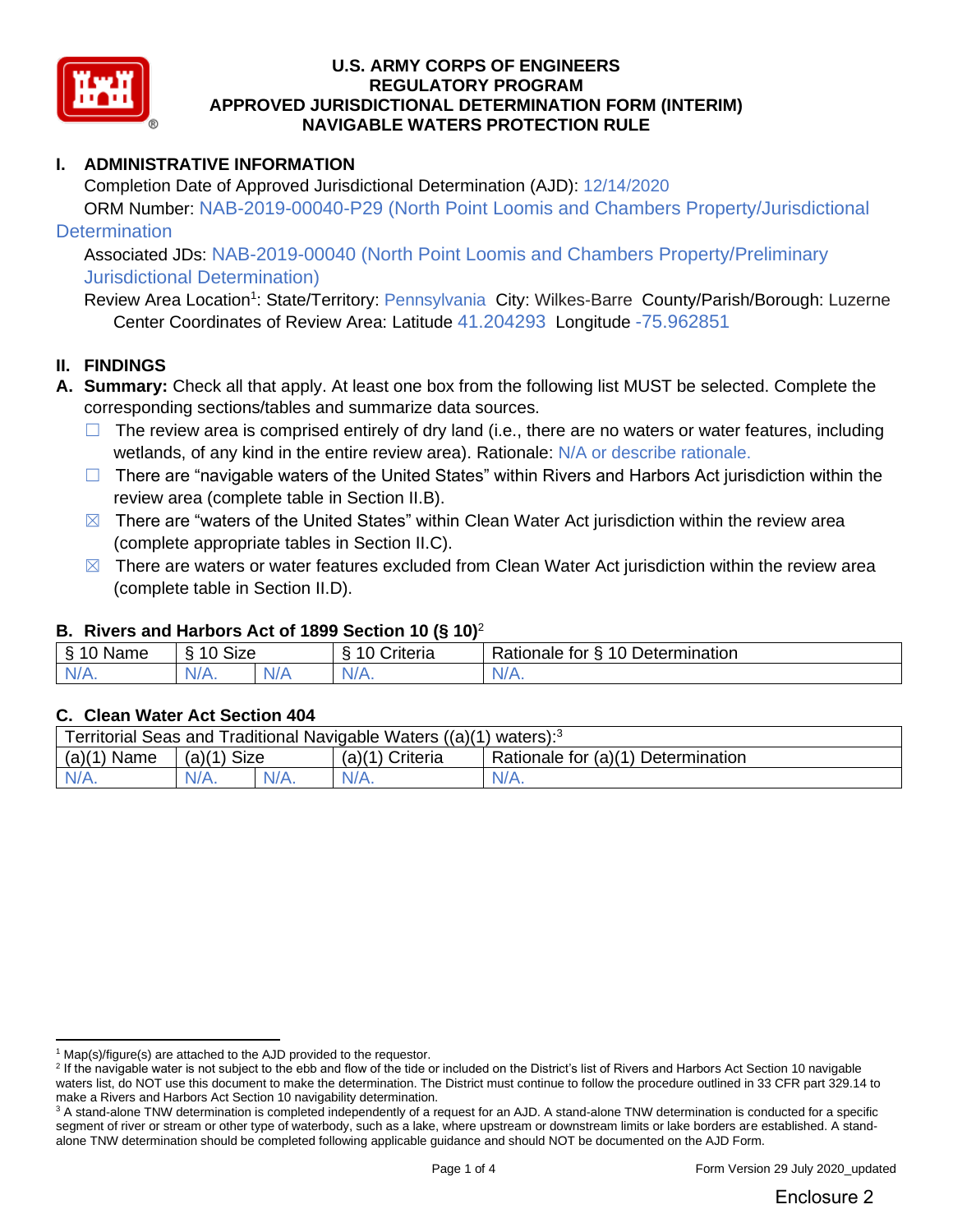

| Tributaries $((a)(2)$ waters):                            |                 |         |                                                                                                                                                  |                                                                                                                                                                                                                                   |
|-----------------------------------------------------------|-----------------|---------|--------------------------------------------------------------------------------------------------------------------------------------------------|-----------------------------------------------------------------------------------------------------------------------------------------------------------------------------------------------------------------------------------|
| $(a)(2)$ Name                                             | $(a)(2)$ Size   |         | (a)(2) Criteria                                                                                                                                  | Rationale for (a)(2) Determination                                                                                                                                                                                                |
| Jurisdictional<br><b>Tributary</b><br>STR-<br>181127-1104 | 219 linear feet |         | (a)(2) Intermittent<br>tributary<br>contributes<br>surface water<br>flow directly or<br>indirectly to an<br>$(a)(1)$ water in a<br>typical year. | Bed and bank, flows to Nanticoke Creek a tributary<br>to the Susquehanna River. Numerous<br>groundwater discharge points were observed<br>indicating the base flow is at least seasonal<br>groundwater and therefore a tributary. |
| $N/A$ .                                                   | $N/A$ .         | $N/A$ . | $N/A$ .                                                                                                                                          | $N/A$ .                                                                                                                                                                                                                           |

| Lakes and ponds, and impoundments of jurisdictional waters $((a)(3)$ waters): |               |         |                 |                                    |  |  |
|-------------------------------------------------------------------------------|---------------|---------|-----------------|------------------------------------|--|--|
| $(a)(3)$ Name                                                                 | $(a)(3)$ Size |         | (a)(3) Criteria | Rationale for (a)(3) Determination |  |  |
| $N/A$ .                                                                       |               | $N/A$ . | $N/A$ .         | $N/A$ .                            |  |  |

|                   | Adjacent wetlands ((a)(4) waters): |                  |                                                          |                                                                                            |  |  |  |
|-------------------|------------------------------------|------------------|----------------------------------------------------------|--------------------------------------------------------------------------------------------|--|--|--|
| $(a)(4)$ Name     | $(a)(4)$ Size                      |                  | (a)(4) Criteria                                          | Rationale for (a)(4) Determination                                                         |  |  |  |
| W-190808-<br>0923 | 0.12                               | $\text{acre}(s)$ | (a)(4) Wetland<br>abuts an $(a)(1)$ -<br>$(a)(3)$ water. | Contains all three parameters and abuts<br>jurisdictional tributaries                      |  |  |  |
| W-190808-<br>0920 | 0.01                               | $\text{acre}(s)$ | (a)(4) Wetland<br>abuts an $(a)(1)$ -<br>$(a)(3)$ water. | Contains all three parameters and has surface<br>connections to jurisdictional tributaries |  |  |  |
| W-190808-<br>0917 | 0.02                               | $\text{acre}(s)$ | (a)(4) Wetland<br>abuts an $(a)(1)$ -<br>$(a)(3)$ water. | Contains all three parameters and has surface<br>connections to jurisdictional tributaries |  |  |  |
| W-190808-<br>0854 | 0.03                               | $\text{acre}(s)$ | (a)(4) Wetland<br>abuts an $(a)(1)$ -<br>$(a)(3)$ water. | Contains all three parameters and has surface<br>connections to jurisdictional tributaries |  |  |  |
| W-190808-<br>0848 | 0.06                               | $\text{acre}(s)$ | (a)(4) Wetland<br>abuts an $(a)(1)$ -<br>$(a)(3)$ water. | Contains all three parameters and has surface<br>connections to jurisdictional tributaries |  |  |  |

## **D. Excluded Waters or Features**

| Excluded waters $((b)(1) - (b)(12))$ : <sup>4</sup> |                       |                  |                                                                                                                    |                                                                                                                                                                                                                                                                     |  |  |
|-----------------------------------------------------|-----------------------|------------------|--------------------------------------------------------------------------------------------------------------------|---------------------------------------------------------------------------------------------------------------------------------------------------------------------------------------------------------------------------------------------------------------------|--|--|
| <b>Exclusion Name</b>                               | <b>Exclusion Size</b> |                  | Exclusion <sup>5</sup>                                                                                             | Rationale for Exclusion Determination                                                                                                                                                                                                                               |  |  |
| <b>Stormwater</b><br>basin A                        | 1.45                  | $\text{acre}(s)$ | (b)(10)<br>Stormwater<br>control feature<br>constructed or<br>excavated in<br>upland or in a<br>non-jurisdictional | Basin has existed since at least the<br>early 1990s, appears to have been<br>in continuous use for stormwater<br>control for most of this period.<br>Therefore, the basin is excluded<br>per (b)(10) of the Navigable Waters<br>Protection Rule despite evidence of |  |  |

<sup>4</sup> Some excluded waters, such as (b)(2) and (b)(4), may not be specifically identified on the AJD form unless a requestor specifically asks a Corps district to do so. Corps districts may, in case-by-case instances, choose to identify some or all of these waters within the review area.

 $5$  Because of the broad nature of the (b)(1) exclusion and in an effort to collect data on specific types of waters that would be covered by the (b)(1) exclusion, four sub-categories of (b)(1) exclusions were administratively created for the purposes of the AJD Form. These four sub-categories are not new exclusions, but are simply administrative distinctions and remain (b)(1) exclusions as defined by the NWPR.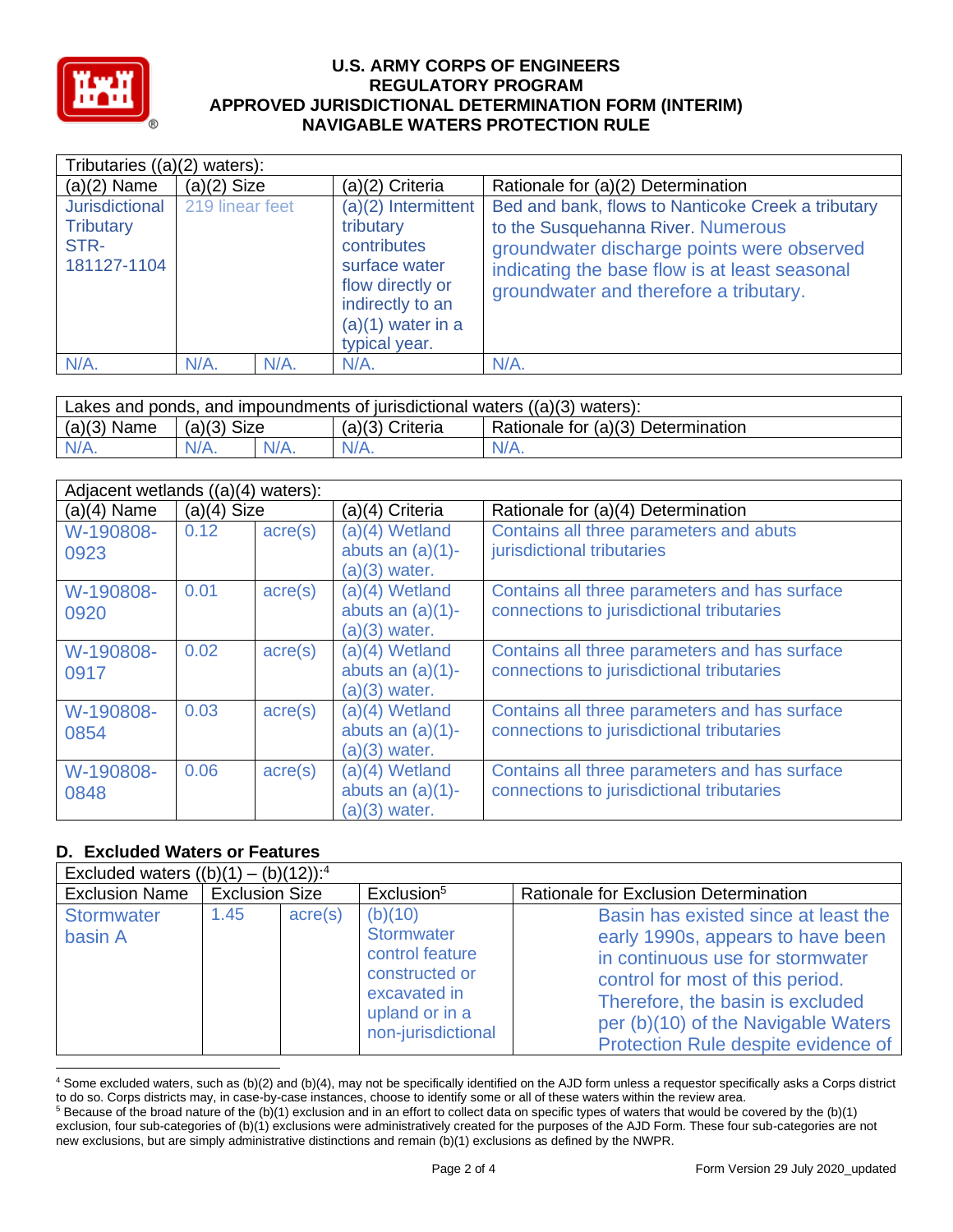

| Excluded waters $((b)(1) - (b)(12))$ : <sup>4</sup> |                       |                  |                                                                          |                                                                                                                                                                                                                                                                                                                                                                                                                                                                                                         |  |
|-----------------------------------------------------|-----------------------|------------------|--------------------------------------------------------------------------|---------------------------------------------------------------------------------------------------------------------------------------------------------------------------------------------------------------------------------------------------------------------------------------------------------------------------------------------------------------------------------------------------------------------------------------------------------------------------------------------------------|--|
| <b>Exclusion Name</b>                               | <b>Exclusion Size</b> |                  | Exclusion <sup>5</sup>                                                   | Rationale for Exclusion Determination                                                                                                                                                                                                                                                                                                                                                                                                                                                                   |  |
|                                                     |                       |                  | water to convey,<br>treat, infiltrate, or<br>store stormwater<br>runoff. | groundwater discharge into the<br>basin. Additionally, a wetland<br>fringe has developed around the<br>inundated areas of the pond.<br>Regardless, the exclusion would<br>apply to all pertinent components.                                                                                                                                                                                                                                                                                            |  |
| <b>Wetland W-</b><br>181128-0845                    | 0.96                  | $\text{acre}(s)$ | $(b)(1)$ Non-<br>adjacent wetland.                                       | Isolated wetland. There are no<br>archival aerial photos to support<br>naturally occurring aquatic<br>resources. Furthermore, the<br>wetland thread does not abut an<br>(a) (1-3) water nor is it flooded by<br>them in a typical year. The wetland<br>is not separated by a natural or<br>man-made break, so it is not an<br>adjacent $(a)(4)$ water. The surface<br>drainage feature is not continuous,<br>so it is not connected to<br>jurisdictional waters by a non-<br>jurisdictional conveyance. |  |

# **III. SUPPORTING INFORMATION**

- **A. Select/enter all resources** that were used to aid in this determination and attach data/maps to this document and/or references/citations in the administrative record, as appropriate.
	- $\boxtimes$  Information submitted by, or on behalf of, the applicant/consultant: Delineation Report and data sheets prepared by Rettew Associates

This information is sufficient for purposes of this AJD. Rationale: N/A

- $\Box$  Data sheets prepared by the Corps: Title(s) and/or date(s).
- ☒ Photographs: Aerial and Other: May 6, 1959 Digital Globe satellite photography
- $\boxtimes$  Corps site visit(s) conducted on: 11/9/2020
- ☒ Previous Jurisdictional Determinations (AJDs or PJDs): NAB-2019-0040-7 dated May 8, 2019
- ☒ Antecedent Precipitation Tool: *provide detailed discussion in Section III.B*.
- ☒ USDA NRCS Soil Survey: Provided in Delineation Report
- ☒ USFWS NWI maps: Provided in Delineation Report
- $\boxtimes$  USGS topographic maps: Title(s) and/or date(s).

## **Other data sources used to aid in this determination:**

| Data Source (select) | Name and/or date and other relevant information |
|----------------------|-------------------------------------------------|
| USGS Sources         | <b>USGS Topo map for Wilkes Barre</b>           |
| <b>USDA Sources</b>  | $N/A$ .                                         |